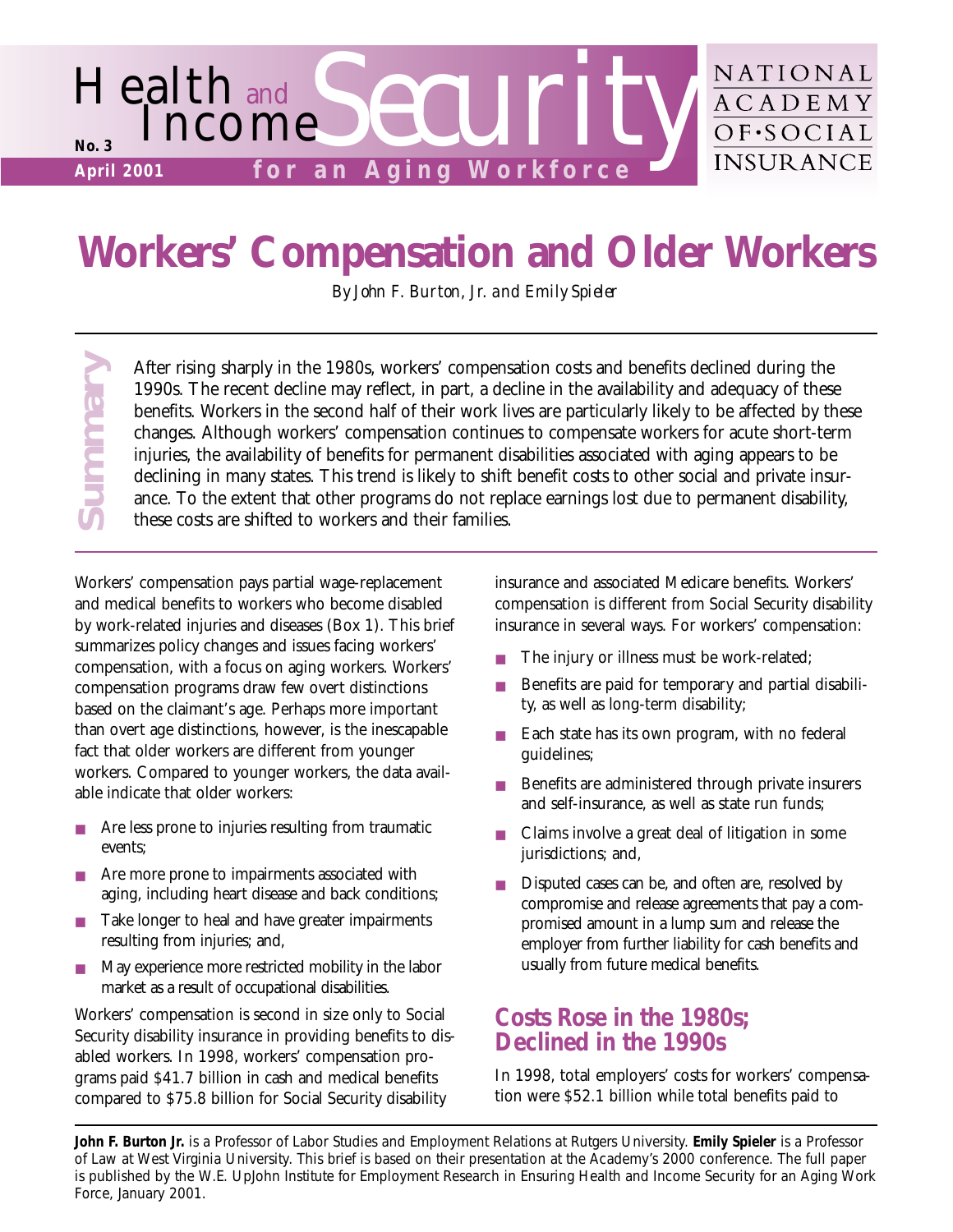workers were \$41.7 billion. The \$10.4 billion difference between benefits and employers' costs is attributable to various factors, including administrative expenses, profits for carriers, and attorneys' fees.

Over the past 15 years, costs and benefits changed sharply in two distinct periods. During 1984-1991 costs and benefits rose rapidly. As a share of covered

## **Box 1. An Overview of Workers' Compensation**

**Benefits.** Workers' compensation pays benefits to workers who sustain work-related injuries or illnesses. These benefits include medical treatment for the work-related condition; temporary total disability (TTD) benefits while the worker is recovering and unable to perform his or her regular job; permanent partial disability (PPD) benefits to compensate for the worker's permanent loss of earnings (or, in some states, permanent level of impairment), although the worker is expected to return to work; permanent total disability (PTD) benefits for workers who are unable to work; and survivor benefits to dependents when a worker dies as a result of an occupational injury or illness.

**Financing.** Employers pay for workers' compensation through premiums to private insurance companies, to state insurance funds, or through selfinsuring. There is no direct employee contribution, although economic studies find that much of the cost is shifted to employees in the form of lower wages. Premiums are experience-rated and vary among firms based on the benefits paid by all the firms in the employer's industry and, for large employers, on the amount of previous benefits paid to the firm's own employees.

**No-fault system.** Unlike the civil justice system for compensating injuries, workers' compensation is a "no-fault" system. Employers are liable without regard to fault, and employees have to prove only that the injury or disease is "work-related," not that the employer was negligent. Employers' liability is limited to the benefits in the program, and employees cannot (with very limited exceptions) bring a tort suit against the employer to recover full economic losses or non-pecuniary losses, such as pain and suffering.

payroll, total costs rose from 1.66 percent in 1984 to 2.16 percent in 1991. During this period many employers and insurance carriers became concerned, if not alarmed, about the rising costs and supported a series of changes designed to control costs. Between 1991 and 1998, benefits and costs declined (Figure 1). By 1998, costs as a share of covered payroll had dropped to 1.35 percent. The drop appears to reflect declining accident rates, the active management of medical treatment, and a tightening of eligibility for workers' compensation benefits. This brief focuses on those policy changes that may have a disproportionate effect on older workers.

## **Injuries, Disabilities, and Older Workers**

Three relationships are relevant to concerns about workers' compensation and older workers; the relationship between age and the prevalence of impairments or chronic conditions; the relationship between age and work disability; and the relationship between age and workers' compensation benefits paid.

**Age and impairment.** Work-related injuries are less common at older ages, but the severity of these conditions tend to increase with age according to data from the National Health Interview Survey (Table 1). For those aged 45-64, work injuries resulted in an average of 5 weeks (34.6 days) in bed, compared to about  $3^{1/2}$  weeks (24.5 days) for younger persons age 25-44. Similarly, restricted activity resulting from work injuries lasted about 20 weeks for older persons, compared to  $14^{1/2}$  weeks for younger persons.

While older workers are less likely to sustain work injuries, they are more likely than younger persons to have chronic conditions. The number of chronic conditions per 1,000 persons is considerably higher for 45-64 year olds than for younger persons for several of the most common conditions, including intervertebral disc disorders, orthopedic impairments of the back, hearing impairment, heart disease, and high blood pressure (Table 2). It is these conditions that present the most difficult issues regarding work-relatedness for workers' compensation.

**Age and work disability.** "Work disability" represents a limitation in the kind or amount of work a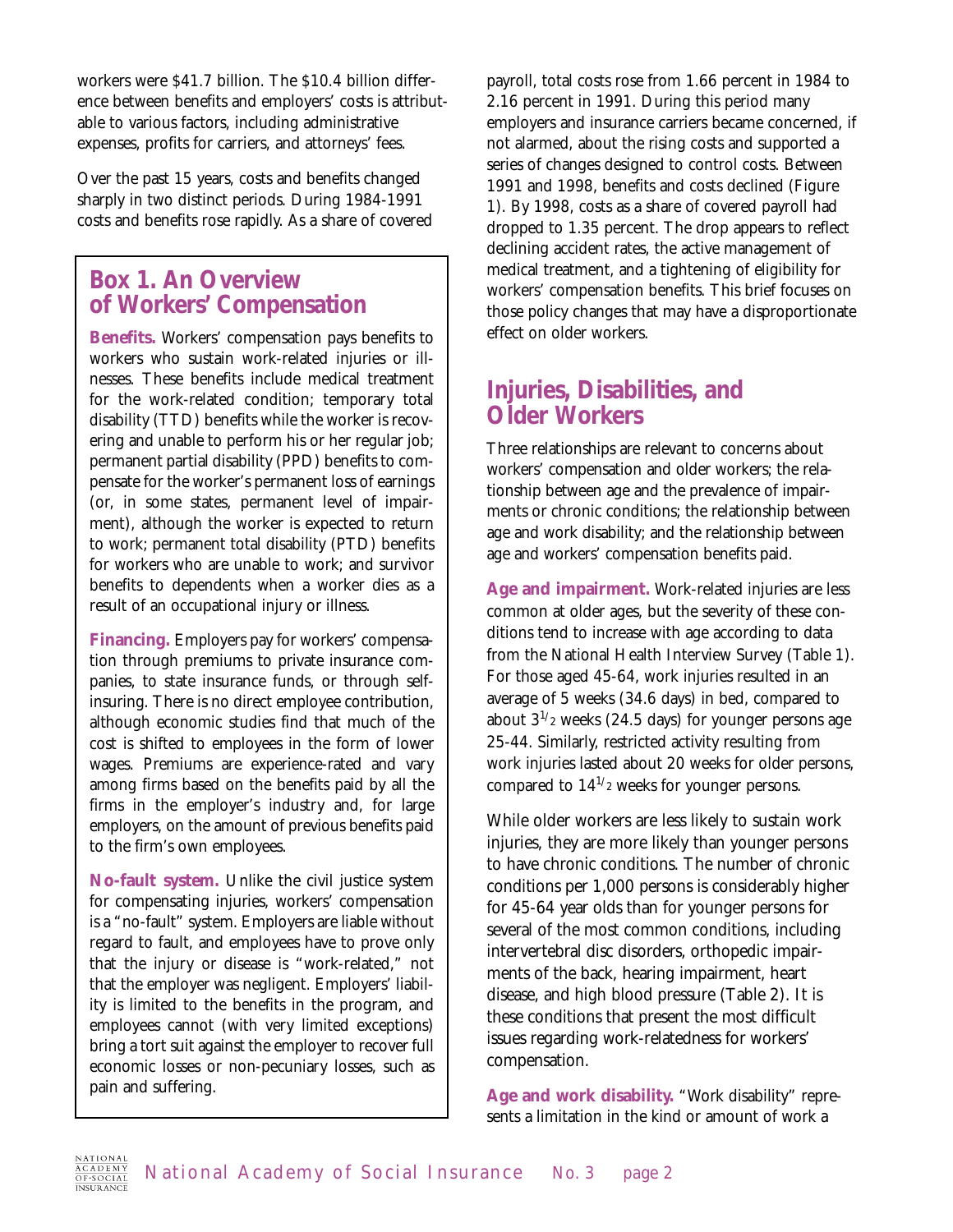

Source: Mont, Burton, and Reno, 2000.

person can do because of a physical or mental impairment. It is influenced by vocational factors — the person's age, education, and prior work experience — as well as the nature of the impairment.<sup>1</sup>

The prevalence of work disability rises steadily with age (Figure 2). Among 25-34 year-olds, about 6 percent had a work disability, while among 55 to 64 yearolds about 22 percent were limited in the kind or amount of work they could do. Severe work disabilities, which generally preclude work, affected about 4 percent of 25-34 year olds, compared to 16 percent of those 55-64 years old.

**Age and workers' compensation.** Evidence on the relationship between age and the receipt of workers' compensation benefits is limited and inconclusive. Biddle, Boden, and Reville (2000) find that older

workers are more likely than young workers to receive permanent partial disability benefits, as opposed to only temporary disability benefits from workers' compensation. In addition, older workers have larger earnings losses and are less likely to be re-employed after the injury. Finally, they find that workers' compensation replaces a smaller share of lost earnings for older workers than for younger workers. Tattrie (2000) examined employers' average costs per workers' compensation claim and found that while young workers have much lower average costs than middle-aged workers, costs for older workers are only modestly higher than for middle-aged workers.

Both of these studies provide clues that age is an important factor in determining the award and payment of benefits, but they are more tantalizing than conclusive about the exact nature of the relationship between age and workers' compensation.

Some impairments and disabilities that increase with age may reflect the "pure" effect of aging. With its work-related test, workers' compensation presumably should not have a higher incidence of awards for older workers that are due solely to aging. But conditions that are substantially aggravated by work may be more prevalent among older workers. Workers with these conditions are likely to be affected by recent policy changes in workers' compensation.

## **Recent Policy Responses to Rising Costs during 1984-19912**

Over half of state legislatures amended their workers' compensation laws between 1989 and 1997, largely in response to escalating costs in the 1980s and early 1990s. The specific changes varied considerably among states. Because each state's program has its

| Table 1<br>Episodes of Injuries at Work and Their Consequences, by Age, United States, 1996 |                       |             |             |  |
|---------------------------------------------------------------------------------------------|-----------------------|-------------|-------------|--|
|                                                                                             | All Ages <sup>a</sup> | 25-44 Years | 45-64 Years |  |
| Number of work injuries per 100 people                                                      | 3.9                   | 6.4         | $*1.7$      |  |
| Average number of bed days per injury                                                       | 21.9                  | 24.5        | 34.6        |  |
| Average number of restricted activity days per injury                                       | 91.1                  | 100.5       | 142.5       |  |

a Includes persons age 18-21.

\* Means the "figure does not meet the standard of reliability or precision."

Source: Adams, Hendershot and Marano (1999), Tables 51, 53, and 55.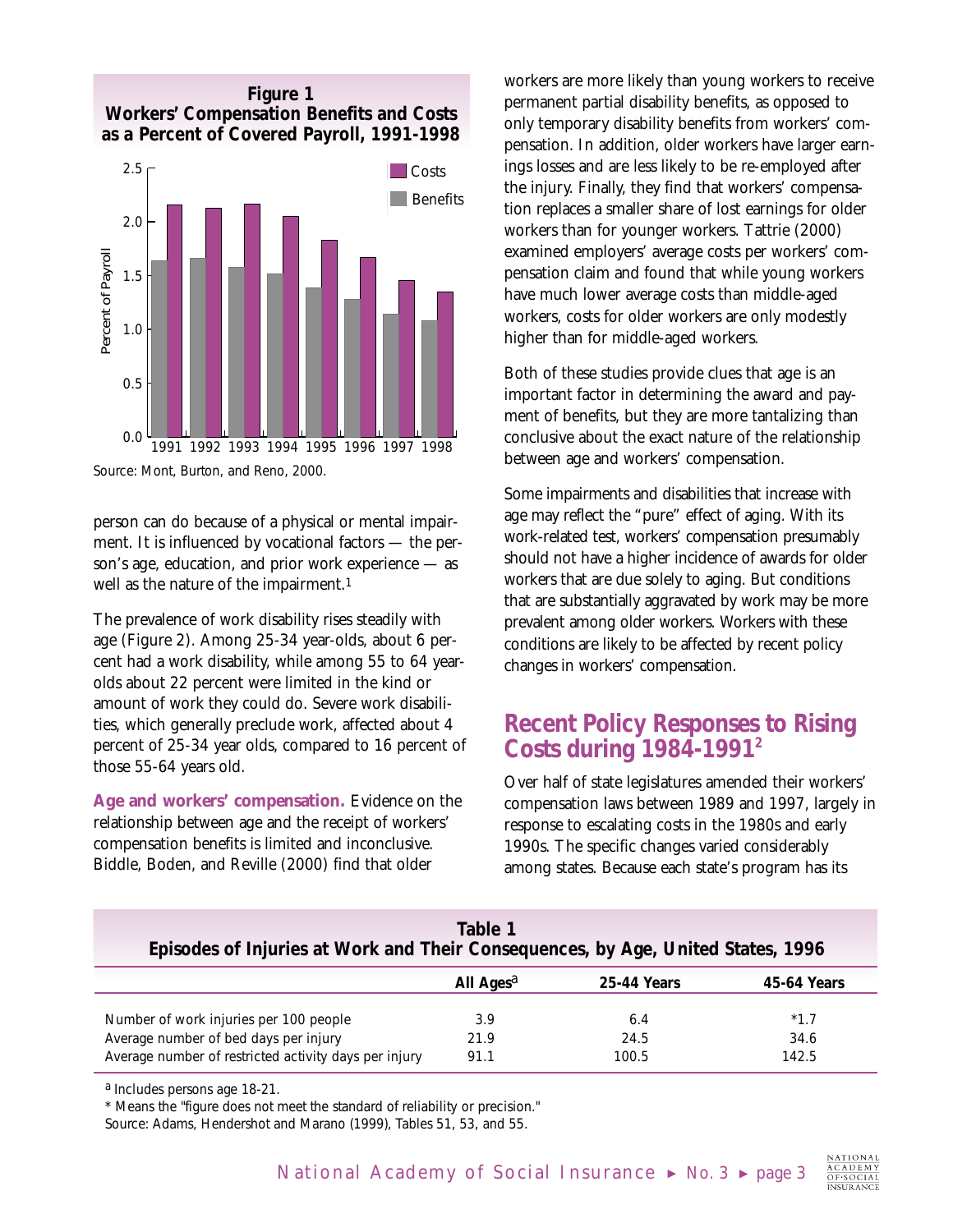### **Table 2 Number of Selected Chronic Conditions Reported per 1,000 Persons, by Age, United States, 1996**

| <b>Type of Chronic Condition</b>   | 18-44<br>Years | 45-64<br>Years |
|------------------------------------|----------------|----------------|
| Arthritis                          | 50.1           | 240.1          |
| Intervertebral Discs               | 21.1           | 62.7           |
| Hearing impairment                 | 41.9           | 131.5          |
| Deformity or orthopedic impairment | 122.4          | 177.8          |
| <b>Back</b>                        | 80.6           | 102.8          |
| Upper Extremity                    | 13.3           | 29.4           |
| Lower Extremity                    | 43.2           | 82.5           |
| Heart disease                      | 39.3           | 116.4          |
| High blood pressure (hypertension) | 49.6           | 214.1          |
| Chronic bronchitis                 | 45.4           | 59.1           |

Source: Adams, Hendershot, and Marano (1999), Table 57.

own history of tradeoffs, care must be taken in generalizing about trends. To date, the specific effects of these changes on older workers have not yet been subjected to careful empirical research. But they can influence costs by affecting the number of approved claims, the amount paid for those claims, administrative costs in processing claims.

**Reducing the number of approved claims.** More restrictive rules governing eligibility for benefits is a prevalent feature of workers' compensation changes in the 1990s. They include: (1) limiting compensability when an injury aggravates a pre-existing condition; (2) stricter evidentiary requirements; (3) restricting compensability for particular conditions; (4) restricting compensability for permanent disability; and (5) discouraging fraudulent claims.

*Limiting compensability when an injury aggravates a pre-existing condition* may be the most significant development for aging workers. A predisposition to an injury or illness may now bar a worker from receiving workers' compensation benefits for an injury or illness caused by current workplace exposures in some states. Under traditional workers' compensation theory, compensation was not barred if the disability resulting from a work injury was increased because of a prior injury or an underlying chronic condition.

A number of states have now limited compensation when the current injury is not the sole or major cause of the disabling condition. These limitations come in a variety of forms:

- Requiring that work be the primary cause of any disability (e.g. Oregon, Florida, South Dakota, Nevada);
- Excluding claims when current work is merely the triggering factor (Missouri); and,
- Requiring that any pre-existing condition be aggravated by a discrete accident, rather than chronic work exposure (Idaho).

Some of these changes specifically target older workers or the conditions that are prevalent among older workers. For example,

- Excluding from compensability conditions that are the effects of "the natural aging process" (e.g. Kentucky, Missouri, and Wyoming); and
- Requiring proof of a discrete injury if there is an underlying aging-related condition (New Hampshire).

In addition, some states are imposing stricter rules and shorter time limits for reopening prior claims when progression of a condition occurs (e.g. West Virginia, Kentucky, Wyoming, and Idaho). All of these changes can result in the denial of claims that are more prevalent among older workers.



 $\Omega$ 5 25-34 35-44 45-54 55-64 Age  $3.7$  5.9 8.6 1.8 Source: U.S. Census Bureau, tabulations of the 1999 Current

Population Survey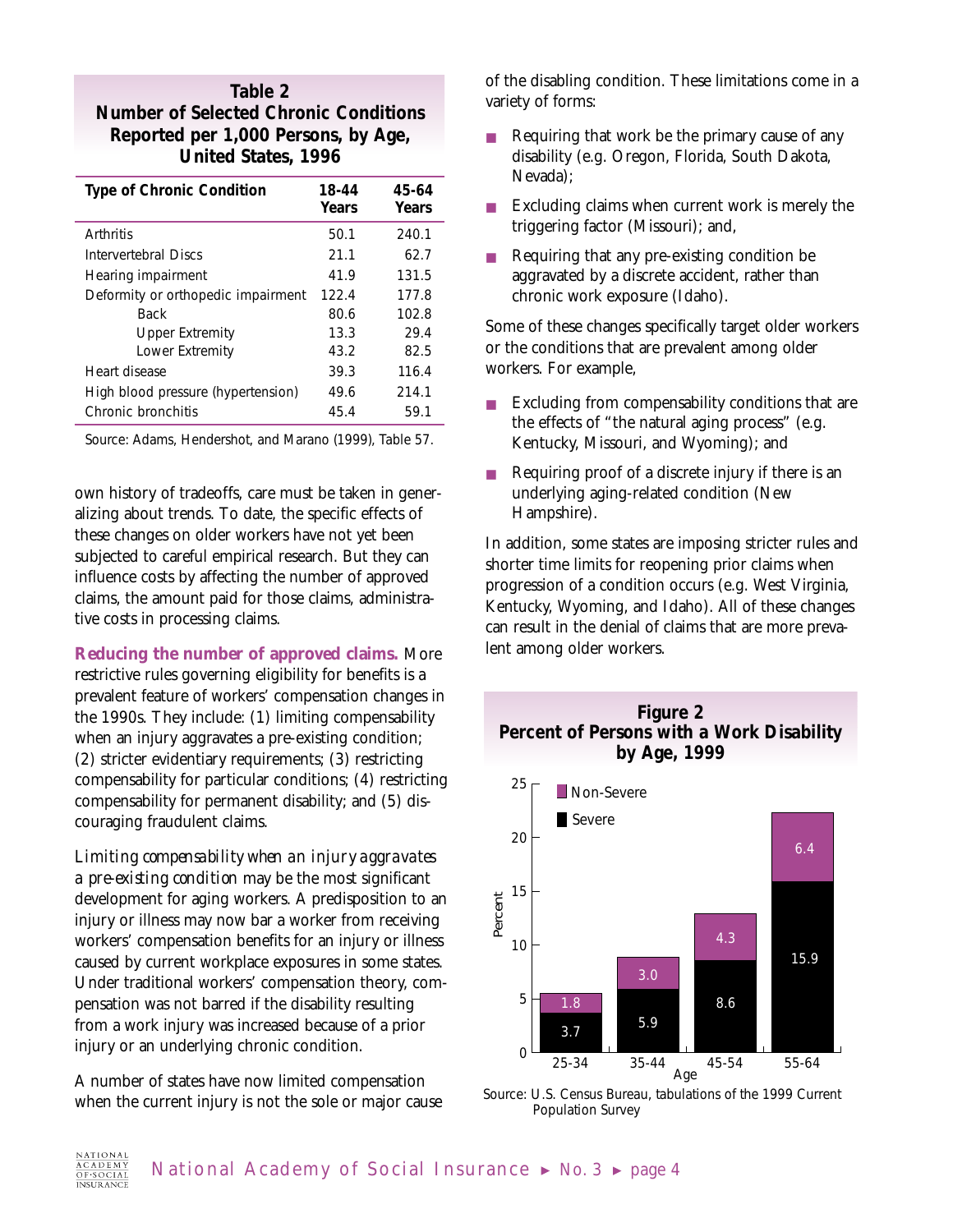*Stricter evidentiary requirements* can affect whether claims are approved. Statutory changes in a number of states now require that claimants prove that their injuries were both primarily work-related and that the resulting medical conditions can be documented by "objective medical" evidence. Requiring objective evidence excludes from coverage those claims based on the subjective reports by patients that cannot be substantiated by objective medical testing, such as reports of pain or psychological impairment. In addition, some jurisdictions are requiring claimants to meet increasingly strict burdens of proof.

*Restrictions on compensability for particular conditions* have targeted certain medical conditions that are regarded as primary cost drivers in workers' compensation. Some states have sought to exclude these conditions in order to limit aggregate workers' compensation costs. Two primary areas of restriction are psychological injuries and cumulative trauma disorders, also known as repetitive stress injuries. As the reported incidence of injuries caused by repetitive trauma skyrocketed, some state legislatures responded by tightening the eligibility standards for compensation. This was done using a variety of mechanisms: heightened burdens of proof; more specific causation requirements; and requirements for positive findings on specific diagnostic tests.

Stress and other psychological injuries present a more extreme picture. A number of states have made psychological conditions in the absence of a physical injury non-compensable. A very small number of states restrict compensation for a psychological injury even when it develops as a result of a physical injury and impairment.

*Restrictions on compensability of permanent disability* have been adopted to lower long-term costs. Until recently, many states considered the claimant's age, education and skills, in addition to physical impairment, in determining eligibility for PTD benefits. These vocational rules tended to benefit older, less educated workers with a history of working in manual jobs. Recently, several states have instituted more stringent requirements for physical impairment before a worker's other vocational factors will be considered.

*Discouraging fraudulent claims* has been a common focus of state programs. Although expanding criminal liability for fraud and publicizing fraud prosecutions of claimants deters intentionally fraudulent claims, it also may discourage workers from filing legitimate claims. Current research indicates that large numbers of workers with occupationally-caused disabilities do not file claims for workers' compensation (Biddle, et al, 1998; Pranksy, et al, 1999; Michaels, 1998; Morse, et al, 1999 and 2000). The decision by a worker not to seek benefits has been found to be affected by several factors including the worker's own fears regarding how the employer and others will react to the filing of a claim (Morse, 2000). Older workers may have more access to alternative benefits, such as Social Security disability insurance and vested pension benefits. To the extent that other programs lack the same level of stigmatization, workers may preferentially seek these alternative benefits, thereby shifting costs from workers' compensation to these other programs.

#### **Reducing amounts paid in approved claims.**

Workers' compensation permanent partial disability benefits are designed to compensate the worker for loss of income resulting from the injury or illness, even though the worker is expected to remain active in the labor market. These benefits are the largest component of workers' compensation costs and were a primary target for reform in the 1990s. These changes have particular consequence to older workers, whose injuries tend to be more severe (Wegman, 2000). Three patterns of reform are evident:

- Reducing the duration or weekly amount of permanent partial disability benefits;
- Curtailing the wage-loss approach to calculating the benefits; and
- Moving toward benefits that are primarily determined on the basis of the impairment, rather than on the loss of earning capacity.

**Medical care cost containment.** Because workers' compensation experienced rapidly rising health care costs in the late 1980s, many states in the 1990s made changes to limit these health care costs. These changes included fee schedules; limits on the choice of treating physicians and on the amount or duration of health care; use of managed care networks, and some movement toward "twenty-four hour coverage," which integrated workers' compensation health care with other coverage. Most of these changes were designed to reduce the costs of health care in workers' compensation and to limit cost shifting from other payers. The likely results of these changes include: the transfer

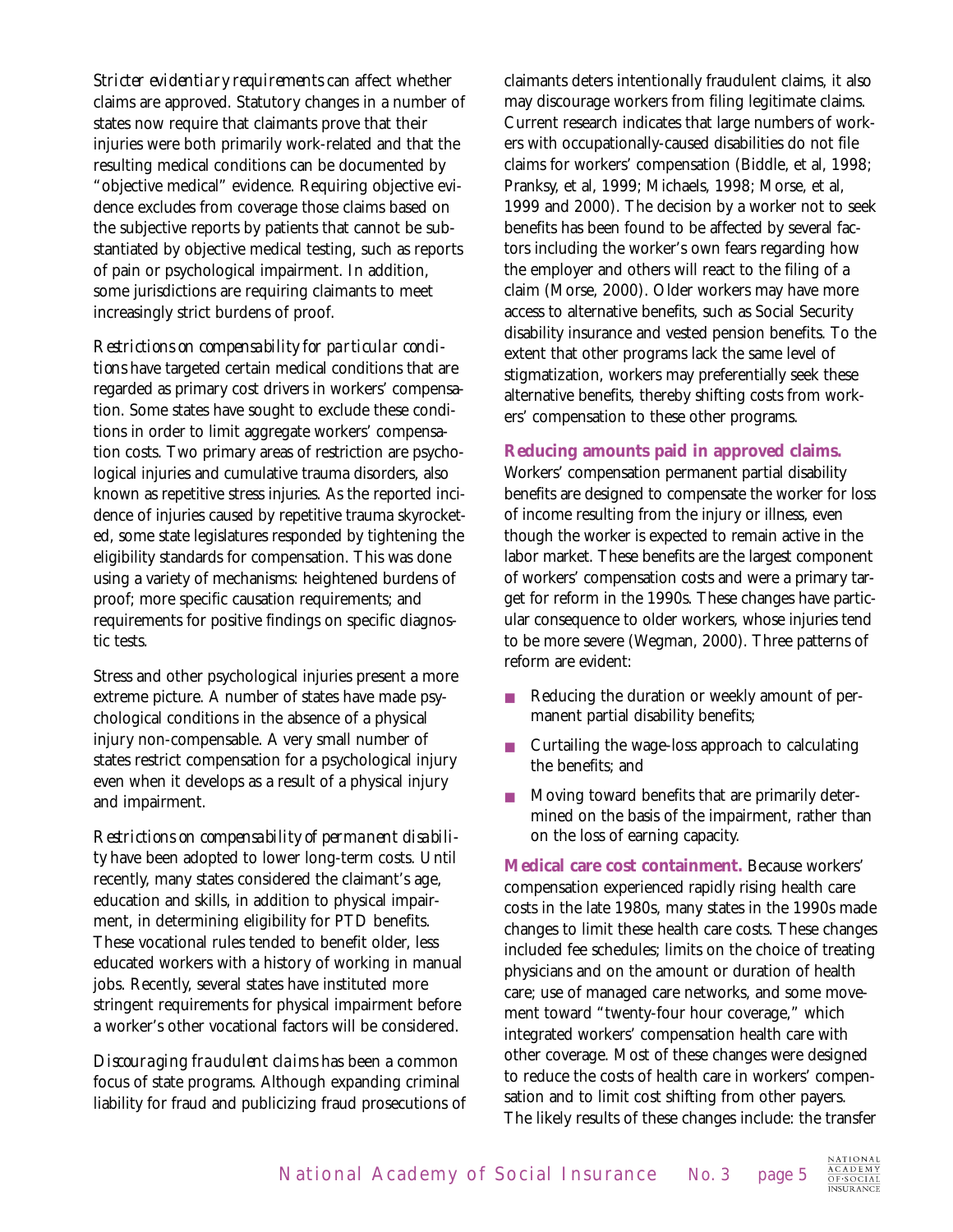of health care costs to the worker and to other health payers; decreases in medical costs in workers' compensation; increases in the control that the insurer or employer has over medical management; and, conversely, decreases in the worker's own control of his or her health care. This could be especially important to older workers, who are more likely to have chronic health conditions.

**Rise of disability management and return to work programs.** As with federal disability programs, there has been a significant growth in disability management and "return to work" programs in workers' compensation. Disability management can accomplish two critical goals:

- 1) Reducing costs by shortening the length of time a worker is out of work and lowering the permanent partial disability rating that results from longer absence from work; and
- 2) Improving the quality of life for workers by increasing successful post-injury employment.

The focus on return to work supports the decrease in the availability of permanent disability benefits. It may therefore affect older workers in two ways. First, if it results in successful extension of work life through appropriate workplace accommodations, it will tend to expand both earnings and retirement income levels. On the other hand, to the extent that it results in reduced benefits without successful extensions of work, it will erode the cushion provided by workers' compensation benefits to those who face reduced earnings as a result of partial disabilities.

## **Older Workers and Workers' Compensation**

Several factors that must be considered in analyzing the adequacy of workers' compensation programs for older workers are:

1) Workers' compensation does not provide compensation for all occupationally-induced disabilities nor does it fully replaced lost wages when a worker is eligible for benefits. Workers' compensation is most adequate for workers who suffer short-term, acute injuries. Occupational diseases, chronic conditions resulting from long-term job exposures, and conditions that are caused by multiple factors

have never been fully compensated by these programs.

- 2) Recent developments in some states reduce the likelihood that workers with chronic impairments will replace their lost wages through workers' compensation due to changes in eligibility rules and the approach to permanent disability.
- 3) The combined effect of changes in compensability will have their greatest impact on conditions that are most medically ambiguous, such as musculoskeletal conditions, hearing loss, arthritis, respiratory ailments, and heart diseases — all of which are more prevalent in older workers.
- 4) Aging workers face barriers in the labor market when they lose their jobs. The job mobility of disabled workers generally is also limited. Aging workers with disabilities are likely to face even greater barriers.
- 5) The decline in permanent disability benefits means that workers' compensation will be less of a source for ongoing wage replacement for aging workers in the future. This problem is exacerbated by the practice of compromise and release settlements.
- 6) To the extent that reductions in the availability of permanent disability benefits from workers' compensation affect injured workers who may be eligible for Social Security disability benefits or Supplemental Security Income (SSI), the federal programs bear more of the costs for these disabled workers.
- 7) State legislatures and those who lobby for restrictions on workers' compensation benefits focus only on the costs of workers' compensation programs and not on the costs that are externalized to other programs or to workers and their families.

The implications of these factors for older workers and for other social and private insurance programs are troubling. Like other social insurance programs, workers' compensation was designed to provide protection against economic insecurity and catastrophic losses. But more than other programs, workers' compensation was also expected to provide disabled workers with a substantial proportion of the income lost as a result of the work-related injury or illness. We are concerned that workers' compensation may be increasingly failing to meet both goals, especially for older workers.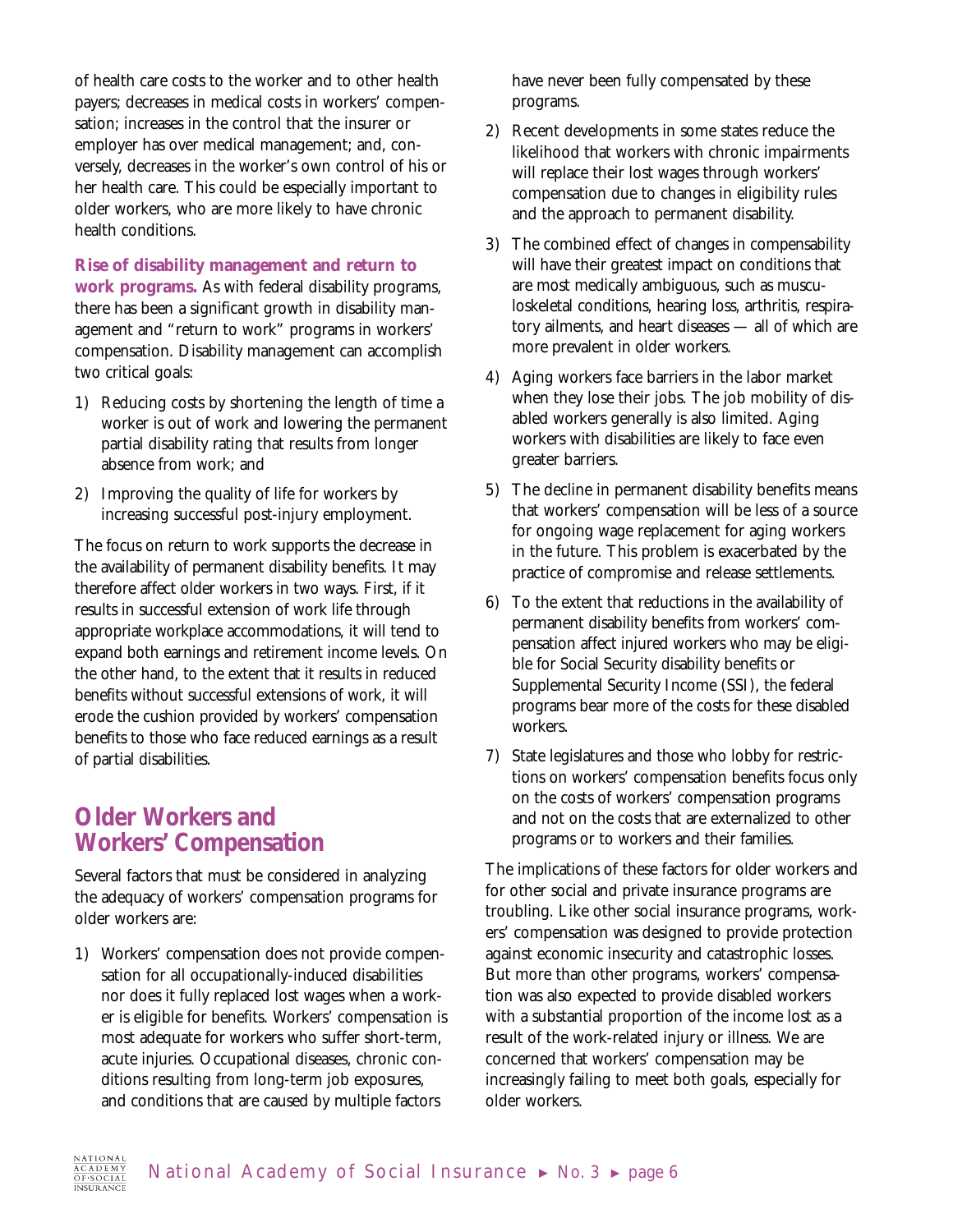## **References**

Adams, Patricia F., Gerry E. Hendershot, and Marie A. Marano. 1999. *Current Estimates from the National Health Interview Survey*, *1996*. Vital and Health Statistics Series 10, Survey no. 200, National Center for Health Statistics, Hyattsville, Maryland.

Berkowitz, Monroe. 1988. "Functioning Ability and Job Performance as Workers Age." In *The Older Worker*, Michael E. Borus, Herbert S. Parnes, Steven H. Sandell, and Bert Seidman, eds. Madison, WI: Industrial Relations Research Association, pp.87-114.

Berreth, Charles A. 1992. "Workers' Compensation; State Enactments in 1991" *Monthly Labor Review* 115 (1): 56-63.

Berreth, Charles A. 1994. "Worker's Compensation Laws: Significant Changes in 1993." *Monthly Labor Review* 116 (1): 53-64.

Berreth, Charles A. 1996. "Workers' Compensation Laws Enacted in 1995." *Monthly Labor Review* 118 (1): 59-72.

Berreth, Charles A. 1997. "State Workers' Compensation Legislation Enacted in 1996." *Monthly Labor Review* 119 (1): 43-50.

Biddle, Jeffrey, Leslie I. Boden, and Robert T. Reville, 2000. "Permanent Partial Disability from Occupational Injuries: Earnings Losses and Replacement in Three States." In *Ensuring Health and Income Security for an Aging Work Force*, Peter Budetti, Richard V. Burkhauser, Janice Gregory and H. Allan Hunt, eds. Kalamazoo, MI: W.E. Upjohn Institute for Employment Research, pp.263-290.

Biddle, Jeffrey, Karen Roberts, Kenneth D. Rosenman, and Edward M. Welch, 1998. "What percentage of workers with work-related illnesses receive workers compensation benefits?" *Journal of Occupational and Environmental Medicine* 40(4): 325-31.

Burkhauser, Richard V, Mary C. Daly, and Andrew J. Houtenville. 2001. "How Working Age People Fared Over the 1990s Business Cycle." In *Ensuring Health and Income Security for an Aging Work Force*, Peter Budetti, Richard V. Burkhauser, Janice Gregory and H. Allan Hunt, eds. Kalamazoo, MI: W.E. Upjohn Institute for Employment Research, pp.291-346.

Michaels, David. 1998. "Fraud in the Workers' Compensation System: Origin and Magnitude." In *Workers' Compensation*, TL Guidotti and J.W.F. Cowell, eds. Vol. 3(2) of Occupational Medicine: State-of-theArt Reviews. Philadelphia, PA: Hanley and Belfus, pp.439-42.

Mont, Daniel, John F. Burton, Jr., and Virginia Reno, 2000. *Workers' Compensation: Benefits, Coverage, and Costs*, *1997-1998: New Estimates*. Washington, DC: National Academy of Social Insurance.

Morse, Timothy, Charles Dillon, Nick Warren, Charles Levenstein, and Andrew Warren. 1998. "The economic and social consequences of work-related musculoskeletal disorders: The Connecticut Upper-Extremity Surveillance Project (CUSP)." *International Journal of Occupational and Environmental Health* 4(4): 209-216.

Morse, Timothy, Charles Dillon, Nick Warren. 2000. "Reporting of Musculoskelatal Disorder (MSD) to Workers' Compensation." *New Solutions* 10(3): 281- 292.

Pransky, Glenn, Terry Snyder, Allard Dembe, and Jay Himmelstein. 1999. "Under-Reporting of Work-Related Disorders in the Workplace: A Case Study and Review of the Literature." *Ergonomics* 42(1):171-182.

Pransky, Glenn. "Living Longer, but Able to Work?" in Peter Budetti, Richard V. Burkhauser, Janice Gregory and H. Allan Hunt (eds.) *Ensuring Health and Income Security for an Aging Work Force.* Kalamazoo, MI: W.E. Upjohn Institute for Employment Research, pp431-438.

Tattrie, Doug, Glenn Gotz, and Te-Chun Lui. 2000. *Workers' Compensation and the Changing Age of the Workforce.* WC-00-6. Workers' Compensation Research Institute, Cambridge, MA.

Wegman, David H. 2000. "Older Workers." In *Occupational Health: Recognizing and Preventing Work-Related Disease and Injury*, Barry S. Levy and David H. Wegman, eds. Fourth ed. Philadelphia, PA: Lippincott Williams and Wilkins, pp. 701-714.

U.S. Census Bureau. 1999. Current Population Survey.

U.S. Department of Labor. 2000. *Lost Worktime Injuries and Illnesses: Characteristics and Resulting Time Away from Work.* Washington, DC: Bureau of Labor Statistics, USDL 00-115.

## **Endnotes**

- 1. For a good discussion of this issue, see Berkowitz (1988).
- 2. Much of the information in this section is drawn from Berreth (1992, 1994, 1996, 1997).